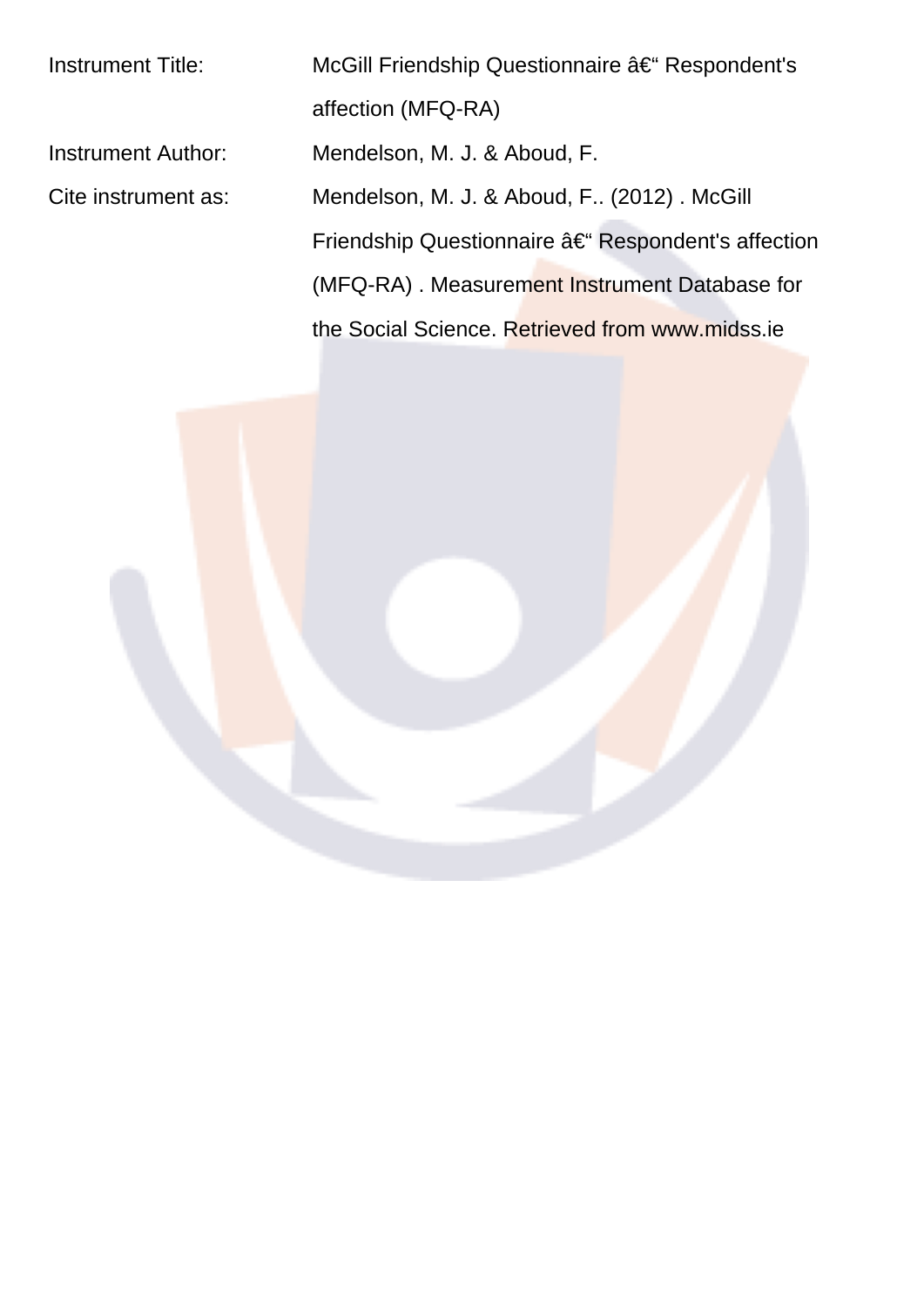## **McGill Friendship Questionnaire–RA<sup>i</sup>** #\_\_\_\_\_\_\_\_\_\_\_\_

The items on this form concern your feelings for your friend. Imagine that the blank space in each item contains your friend's name. With him or her in mind, decide how much you agree or disagree with the item. On the scale directly to the right of each item **circle the number** that indicates how much you agree that the statement describes your feelings. There are no right or wrong answers, because adults' feelings for friends differ from person to person. Just honestly describe your feelings for your friend.

|    |                                                            |      | Very<br>Much<br>$-4$ $-3$ $-2$ $-1$ |      | Some-<br>what<br>Disagree Disagree |                         | Some-<br>what<br>Agree<br>$0 \quad 1$ | 2              | Very<br>Much<br>Agree<br>$\overline{3}$ | $\overline{4}$ |
|----|------------------------------------------------------------|------|-------------------------------------|------|------------------------------------|-------------------------|---------------------------------------|----------------|-----------------------------------------|----------------|
|    | 1. I am happy with my friendship with ____.                | $-4$ | $-3$                                | $-2$ | $-1$                               | $\boldsymbol{0}$        | $\mathbf{1}$                          | $\overline{2}$ | 3                                       | $\overline{4}$ |
| 2. | I care about ____.                                         | $-4$ | $-3$                                | $-2$ | $-1$                               | $\overline{0}$          | $\mathbf{1}$                          | $\overline{2}$ | 3                                       | $\overline{4}$ |
| 3. | I like __ a lot.                                           | $-4$ | $-3$                                | $-2$ | $-1$                               | $\overline{0}$          | $\mathbf{1}$                          | 2              | 3                                       | $\overline{4}$ |
|    | 4. I feel my friendship with ___ is a great one.           | $-4$ | $-3$                                | $-2$ | $-1$                               | $\overline{0}$          | $\mathbf{1}$                          | $\overline{2}$ | 3                                       | $\overline{4}$ |
|    | 5. I am satisfied with my friendship with ____.            | $-4$ | $-3$                                |      | $-2$ $-1$                          | $\overline{0}$          | $\vert$ 1                             | $\overline{2}$ | 3                                       | $\overline{4}$ |
| 6. | I feel my friendship with ___ is good.                     | $-4$ | $-3$ $-2$                           |      | $-1$                               | $\overline{0}$          | $\mathbf{1}$                          | $\overline{2}$ | $\overline{3}$                          | $\overline{4}$ |
| 7. | I want to stay friends with <u>figure</u> for a long time. | $-4$ |                                     |      | $-3$ $-2$ $-1$                     | $\overline{\mathbf{0}}$ | $\mathbf{1}$                          | $\overline{2}$ | 3                                       | $\overline{4}$ |
|    | 8. I prefer <u>over most</u> people I know.                | $-4$ | $-3$ $-2$                           |      | $-1$                               | $\overline{0}$          | $\overline{1}$                        | 2              | $\overline{3}$                          | $\overline{4}$ |
|    | 9. I feel close to $\_\_\$ .                               |      | $-4$ $-3$ $-2$                      |      | $-1$                               |                         | $0 \quad 1$                           | 2              | 3                                       | $\overline{4}$ |
|    | 10. I think my friendship with <u>s</u> is strong.         |      | $-4$ $-3$                           |      | $-2$ $-1$                          |                         | $0 \quad 1$                           | $\overline{2}$ | 3                                       | $\overline{4}$ |
|    | 11. I am pleased with my friendship with ____.             | $-4$ | $-3$                                |      | $-2 - 1$                           | $\overline{0}$          | $\mathbf{1}$                          | $\overline{2}$ | $\overline{3}$                          | $\overline{4}$ |
|    | 12. I am glad that ___ is my friend.                       |      | $-4$ $-3$ $-2$                      |      | $-1$                               | $\overline{0}$          | $\mathbf{1}$                          | $\overline{2}$ | 3                                       | $\overline{4}$ |
|    | 13. I hope _____ and I will stay friends.                  | $-4$ | $-3$                                | $-2$ | $-1$                               | $\overline{0}$          | $\mathbf{1}$                          | $\overline{2}$ | 3                                       | $\overline{4}$ |
|    | 14. I would miss ___ if he/she left.                       |      | $-4$ $-3$                           |      | $-2$ $-1$                          | $\overline{0}$          | $\mathbf{1}$                          | $\overline{2}$ | 3                                       | $\overline{4}$ |
|    | 15. I am content with my friendship with ____.             | $-4$ | $-3$                                |      | $-2 - 1$                           | $\overline{0}$          | $\mathbf{1}$                          | $\overline{2}$ | 3                                       | $\overline{4}$ |
|    | 16. I enjoy having _____ as a friend.                      |      | $-3$                                | $-2$ | $-1$                               | $\boldsymbol{0}$        | $\mathbf{1}$                          | $\overline{2}$ | 3                                       | $\overline{4}$ |